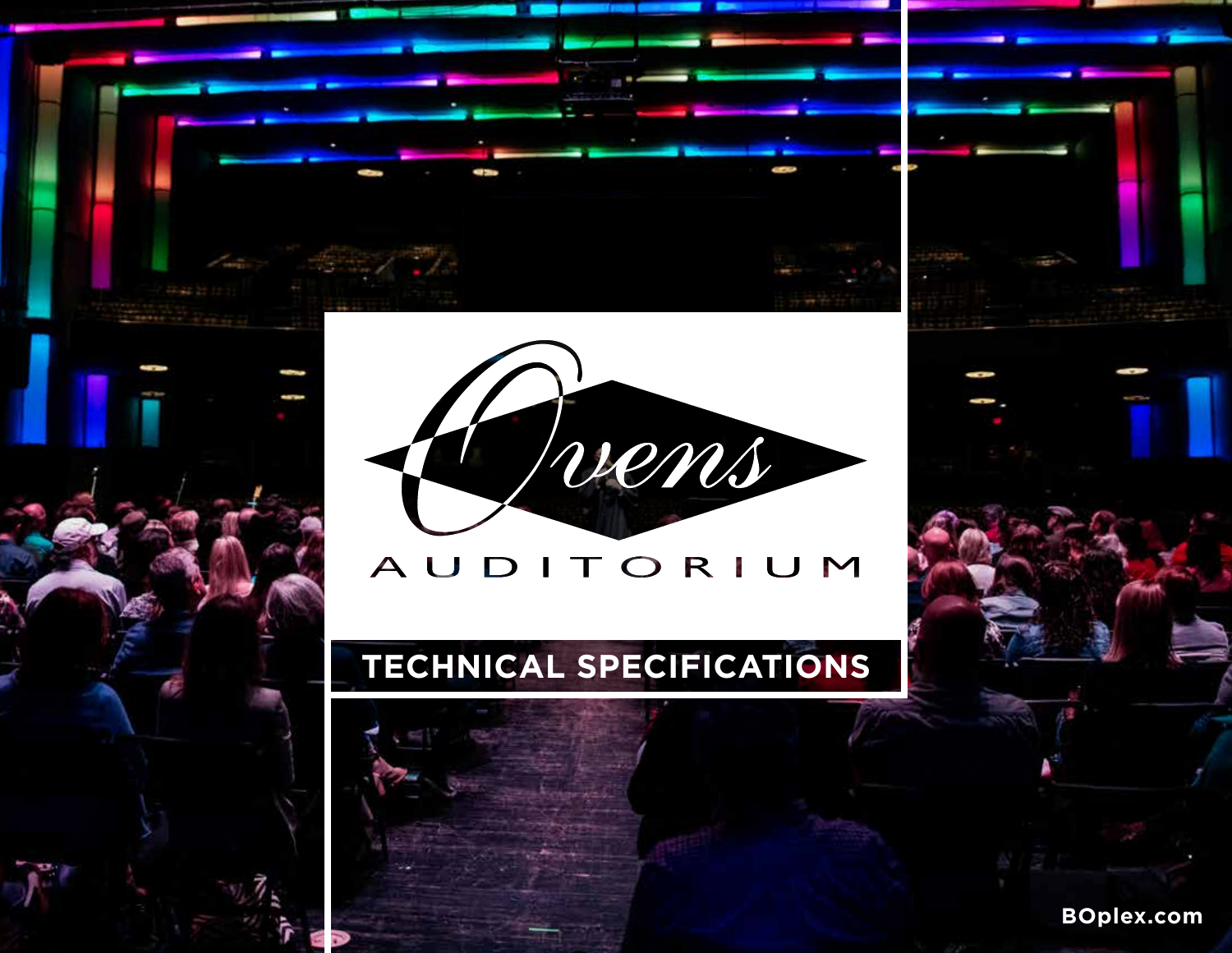# **BUILDING CONTACTS**

#### **GENERAL MANAGER**

Zach Rutledge zach.rutledge@boplex.com 704.335.3111

# **EVENT MANAGER**

Mary Shelby mary.shelby@Boplex.com 704.335.3124

# **TECHNICAL DIRECTOR**

Jeff McManus jeff.mcmanus@boplex.com 704.335.3155

# **BOX OFFICE MANAGER**

Kyle Hopper kyle.hopper@boplex.com 704.335.3248

**CATERING + MERCHANDISE MANAGER**  Osiris Vasquez Osiris.Vasquez@Boplex.com 704.335.3115

**ADMINISTRATION OFFICE**  OFFICE: 704.372.3600 FAX: 704.335.3118

**OVENS AUDITORIUM** 2700 East Independence Boulevard

Charlotte, NC 28205

**WEBSITES** www.boplex.com www.crva.com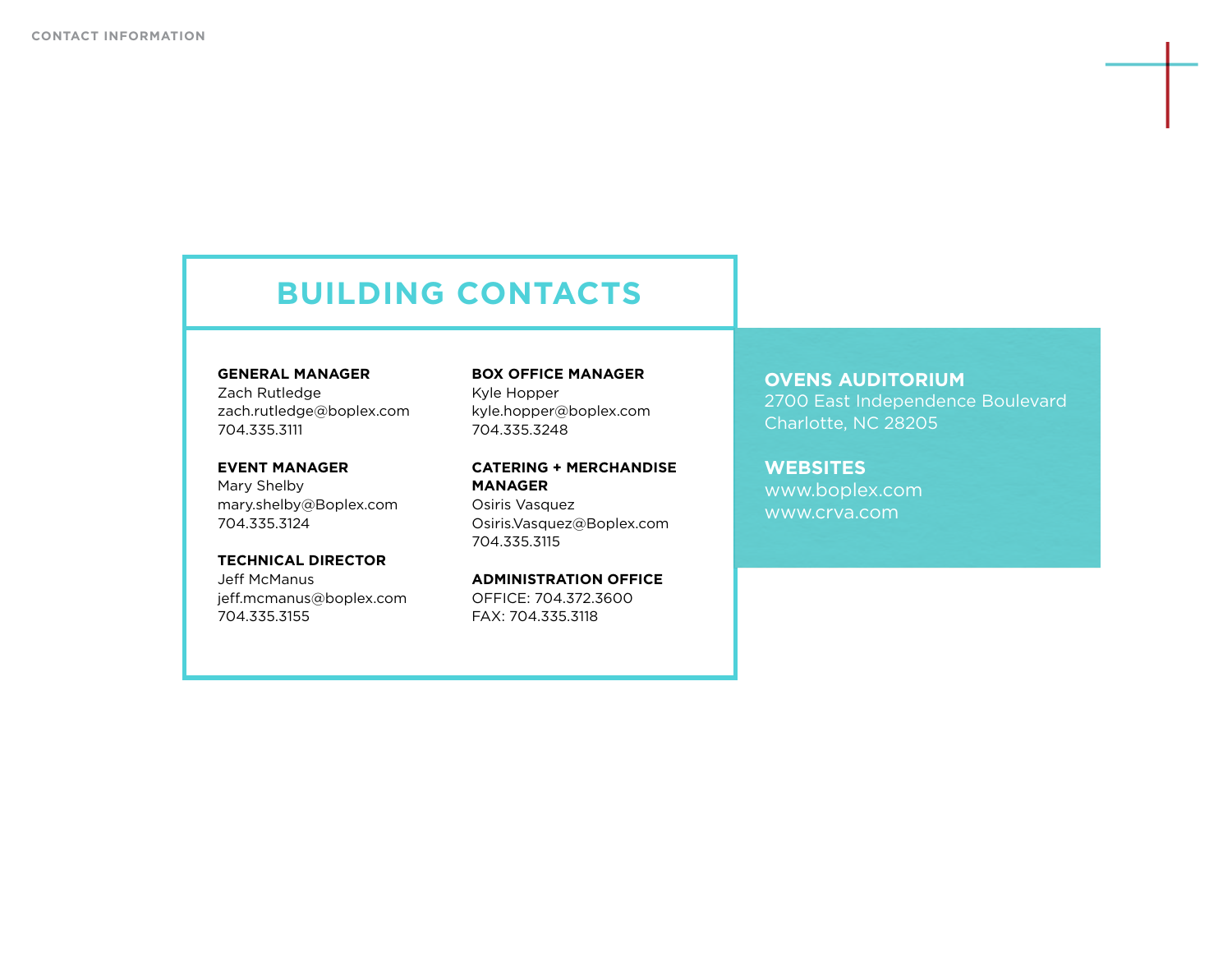#### **GENERAL INFORMATION**

- All technical needs should be discussed and finalized with the Technical Director at least 2 weeks before load-in.
- If you need production estimates for your event, please contact the Technical Director.
- If you have special security needs for your event, please contact the General Manager.
- If you need a runner or merchandise sellers for your event, please contact Mary Shelby at Mary.Shelby@Boplex.com .
- Every effort has been made to ensure that the information in this packet is accurate. We are not responsible for any errors so please verify any critical needs with the Technical Director.
- Information in this packet is subject to change without notice. Please, contact the Technical Director at Jeff.McManus@Boplex.com to make sure you have the latest revision.

# **LOADING DOCK**

- Working Dock Space 31'-6" wide, will accommodate three (3) trucks.
- Dock Surface Concrete 35'-3" long x 3'-9" high x 17'-3" deep. Dock surface is the same level as the stage.
- Two 4' wide portable dock plates are available.
- There is a 1-ton stacking motor located SR within 25' of the loading dock and the stage.
- There is an additional ramp to the dock at street level that is 9'wide.
- $-$  Loading Door #1 9'-3" wide x 10'-5" high rollup door.
- $\blacksquare$  Loading Door #2 10' wide x 15' high.
- Work Room 42'-10" x 22'-7". Used for dead case storage and workspace. Located stage right. See diagram.

# **STAGE DIMENSIONS**

**WIDTH**

- Centerline to SL wall clear 48'-9"
- Centerline to SR wall clear 46'-2"
- Centerline to overhang of SR fly floor 42'-10", clearance under – 17'-5 1/2"

# Height from house floor - 44-1/2"

#### **DEPTH**

- **Straight back wall with pilasters.**<br> **Parameter of the pilasters 49'-3" from a**
- Depth to pilasters 49'-3" from apron lip. 45'-11" from 0'-0"
- Depth to US wall 51'-2" from apron lip. 47'-10" from 0'-0"
- Depth to US overhang of air duct 41'-8 1/2", clearance under - 22'-5"
- USR spiral staircase to the grid at 41'-8" of 0'-0" and 38'-4" off centerline.

#### **APRON**

Straight - 3'-4" at centerline. Referenced from plaster line (0'-0").

#### **ORCHESTRA PIT**

- Orchestra Pit seating must be arranged before tickets go on sale.
- Pit floor is half round 11'-2" at centerline and 5'-0" at each end and is 50'-0" wide. See diagram.
- Hydraulic lift can be stopped at any height from stage level to 12'-0" below stage.
- Orchestra Pit extends under the stage 10'-2" by 50'-0" wide.
- Orchestra Pit has stairwell accessibility from below the stage through the basement.

# **PROSCENIUM**

- WIDTH: 59'-1/2"
- HEIGHT: 24'-10 1/2"
- SHAPE: Rectangle
- What happens to house ceiling in first 10' in front of proscenium?
	- First 2' is flat, then it angles upward and into the cove lighting position.
	- There is a recessed area at the top center of the proscenium that contains the house center speaker.

# **RIGGING**

- There are 20 rigging points on 10 I-beams down stage of the proscenium and are accessed via 10" diameter holes in the plaster ceiling. Maximum capacity is 4,000 lbs. per beam. The upstage row is 25'-3" above the deck and the downstage row is 27'-3" above the deck.
- Rigging points can be placed anywhere over the stage deck, up to 2,000 lbs. per point.

#### **FIRE CURTAIN**

- Fire Curtain must remain clear during load-in, performance and load-out.
- 1'-1" from plaster line (0'-0") to US edge of smoke pocket.
- Distance from proscenium edge to on stage edge of smoke pocket: SR 0'-9", SL 0'-9-3/4"

#### **GRID**

- Overhead steel consists of four (4) main I-beams running up and down stage on 20'-6" centers and are riveted to four (4) main pilasters with 4" x 1/2" flat steel.
- Connection of overhead steel to the grid consists of 4" x 1/2" flat steel members that are riveted to a 10" x 2-1/2" channel that is riveted to the main well channel.
- There are four (4) connections per well. The first measures 7'-3" from 0'-0", the second is 16'-8", the third is 28'-8" and the fourth is 38'-1".
- Main well consists of 10" x 2-1/2" channel.
- There is NO well on centerline.
- Connections to US and DS walls are riveted into a 6-1/2" x 12" I-beam.
- Secondary channels are 2-1/2" x 6", spaced 5' apart and are riveted to well.
- Working surface of grid is 59'-11" from stage deck and is made of standard 3" channel, welded to secondary channels.
- Grid covers entire stage deck.
- There is a well opening at mid SL that measures 4'-6" x 7'-6" for getting large items onto the grid's working surface via a 1/2 ton chain hoist on a trolley.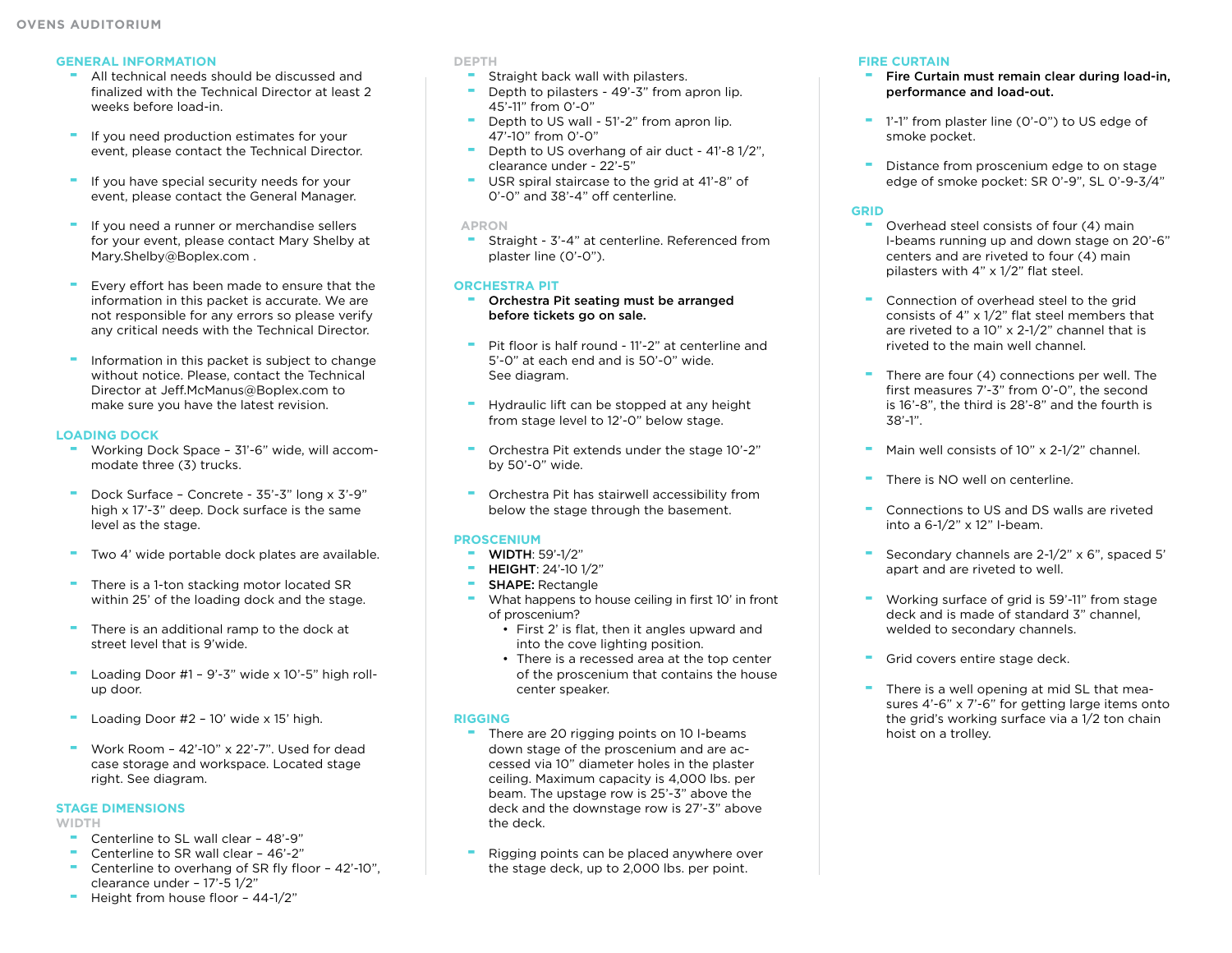# **FLY SYSTEM**

- All line sets and travelers operate from stage right.
- Line sets 1 through 28 and 42 through 60 are single purchase counterweight and can be operated from the stage floor or from the bridge 17'-5" above the stage floor. See line set chart.
- Line sets 29 through 41 are double purchase counterweight and are located stage right, on a bridge 17'-5" above the stage floor. See line set chart.
- All line sets have a working load capacity of 1,100 lbs. Double purchase arbors actually hold 2,200 lbs. for an 1,100 lbs. working load. See line set chart.
- House is equipped with approximately 18,000 lbs. of counterweight.
- All battens are 1-1/2", I.D. schedule 40.
- All battens are 68'-0" long, with a travel of 55'-1". See line set chart.
- All battens are flown on six  $(6)$  runs of  $1/4$ " wire rope with a spacing of 13'.
- Sheaves are "J" bolted to the topside of the grid and most may be kicked as needed.
- House is equipped with 50, 3/4" spotting sheaves.

#### Contact Jeff McManus for more details at Jeff.McManus@Boplex.com or call 704.335.3155.

# **ELECTRICS**

**SHOW POWER**

- 600 Amp 3-phase Location - Upstage Right – Lighting Power
- 600 Amp 3-phase Location - Downstage Right - Lighting Power
- $-400$  Amp 3-phase Location - Downstage Left – Multi-Purpose Use
- 200 Amp 3-phase Location – Downstage Left – Isolated Sound Power

- 200 Amp 3-phase Location - Stage Right Work Area – Multi-Purpose Use

#### **SHORE POWER**

- None

# **STAGE LIGHTING**

- Console: ETC ION. House requires an in-house Board Op any time the console is in use.
- DMX Gateways located downstage right, downstage left and front of house gives the capability to operate all of the house dimmers from the touring company's console.
- On stage dimming consists of 192 ETC Sensor 20 amp dimmers.
- Front of house dimming consists of 129 ETC Sensor 20 amp dimmers.
- All house dimming racks have dedicated power services separated from the show power listed above.

# **LIGHTING POSITIONS**

- Balcony Rail: Distance from 0'-0" = 80'-0" Length: 40'-0" Instruments: None, with 30 circuits.
- Cove:

Distance from  $0'-0'' = 44'-6''$ Length: Over 60' Angle: Instruments: 26 - 19 degree ETC Source 4, on 39 circuits per side.

- Box Booms:

Distance from 0'-0" at Center Line = 50'-6" Instruments: 10 per side, 19 degree Source 4, on 30 circuits per side.

- Follow Spots: Four – 3000 Watt Lycian 1295XLT
- Rental fee of \$150 per spotlight plus operator.
- **-** Spotlight Location: Rear center of balcony in an enclosed booth.
- Throw to Stage:  $138' 2"$  to  $0' 0"$

#### Contact Jeff McManus for more details at Jeff.McManus@Boplex.com or call 704.335.3155.

#### **SOUND**

- **Mix Position:** Rear center of Orchestra Section. 110'-7" to lip of main stage.
- Mix position is 24' wide by 7'-10" deep and requires NO seat kills.
- SEAT KILLS MUST BE MADE BEFORE TICK-ETS GO ON SALE. We do not automatically kill any seats because it is not required for our standard mix position as described above. It is the presenter's responsibility to request any additional seat kills for cameras, projectors or any other reason before tickets go on sale.
- **-** Snake Route: 175' minimum run through a trough in the floor, through the center of the Orchestra Section and dressed to the stage.
- Mixer: Yamaha QL5 is available.
- Left and Right Position: Tour speakers may be stacked on the stage deck, or flown downstage of the proscenium.
- Proscenium Clusters: Consist of two (2) Meyer Sound CQ-2 Self-Powered Speakers at each left and right positions.
- Upper Balcony Delays: Consist of two (2) Meyer Sound CQ-2 Self-Powered speakers at each of the left and right positions.
- **-** Center Cluster and Center Delay: Consists of one (1) Meyer Sound CQ-1 Self-Powered speaker at the main position and two (2) Meyer Sound UPA-2P in the delay position.
- **Under Balcony Delays: Consist of six (6) EAW** UB42 speakers.
- **Front Fills:** Consist of six (6) Meyer Sound MM-4 speakers.
- All speaker positions have separate EQ and delay capability.
- Intercom: Consists of a four (4) channel Clear-Com system. Rental fees apply.
- Lobby Paging: Consists of a 70-volt system in the lobby with a dedicated paging microphone and a show program feed.